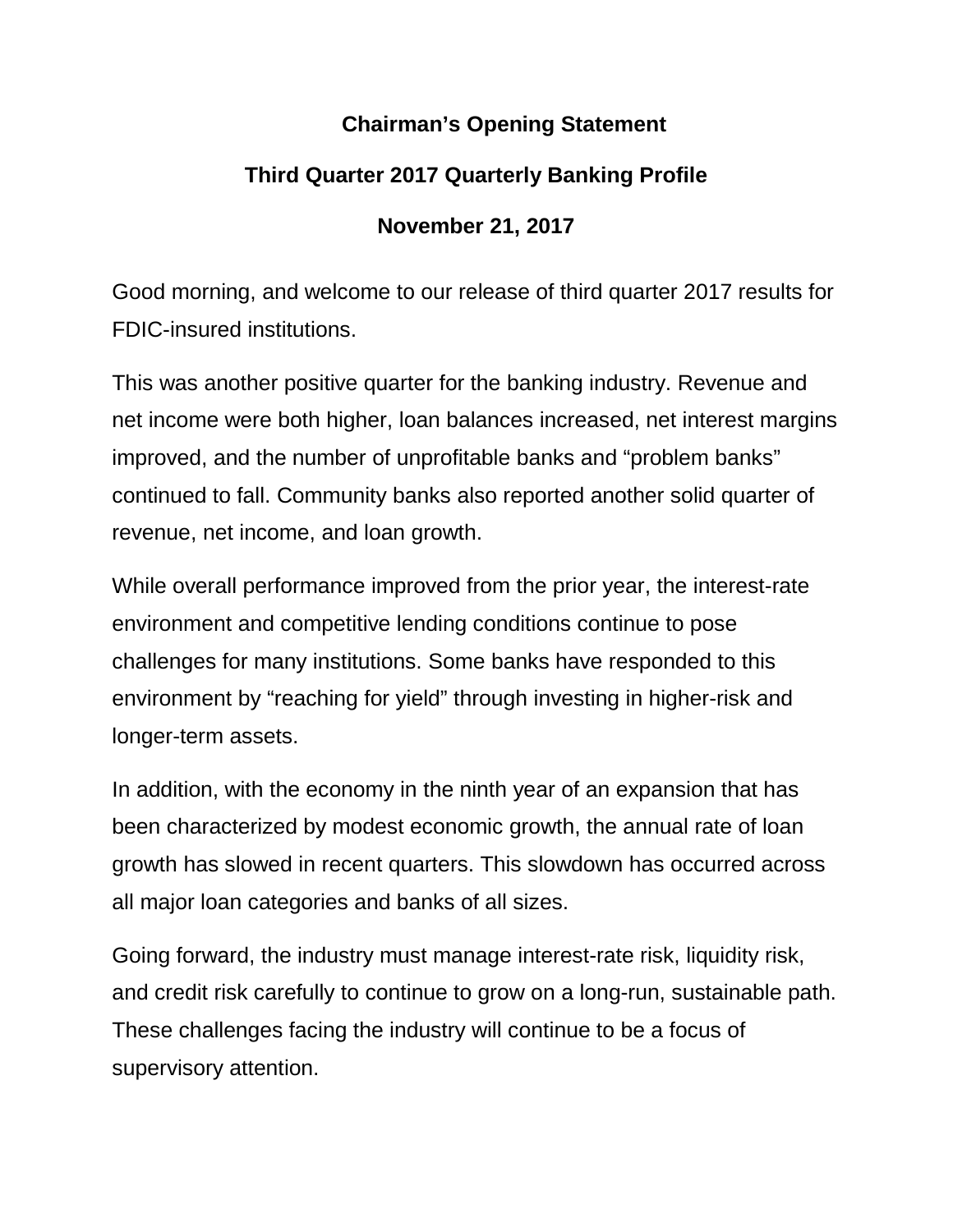# **Chart 1:**

# **Quarterly Net Income**





Our first chart shows that net income for the industry was 47.9 billion dollars during the quarter, a 5.2 percent increase from a year earlier. Twothirds of all banks reported year-over-year growth in quarterly net income, and less than 4 percent of banks reported a net loss during the quarter.

The industry's return on assets was 1.12 percent in the third quarter. That is up from 1.10 percent a year earlier, and is the second highest quarterly return on assets in the past 10 years.

Community banks reported net income of 6 billion dollars in the third quarter, an increase of 9.4 percent from a year earlier.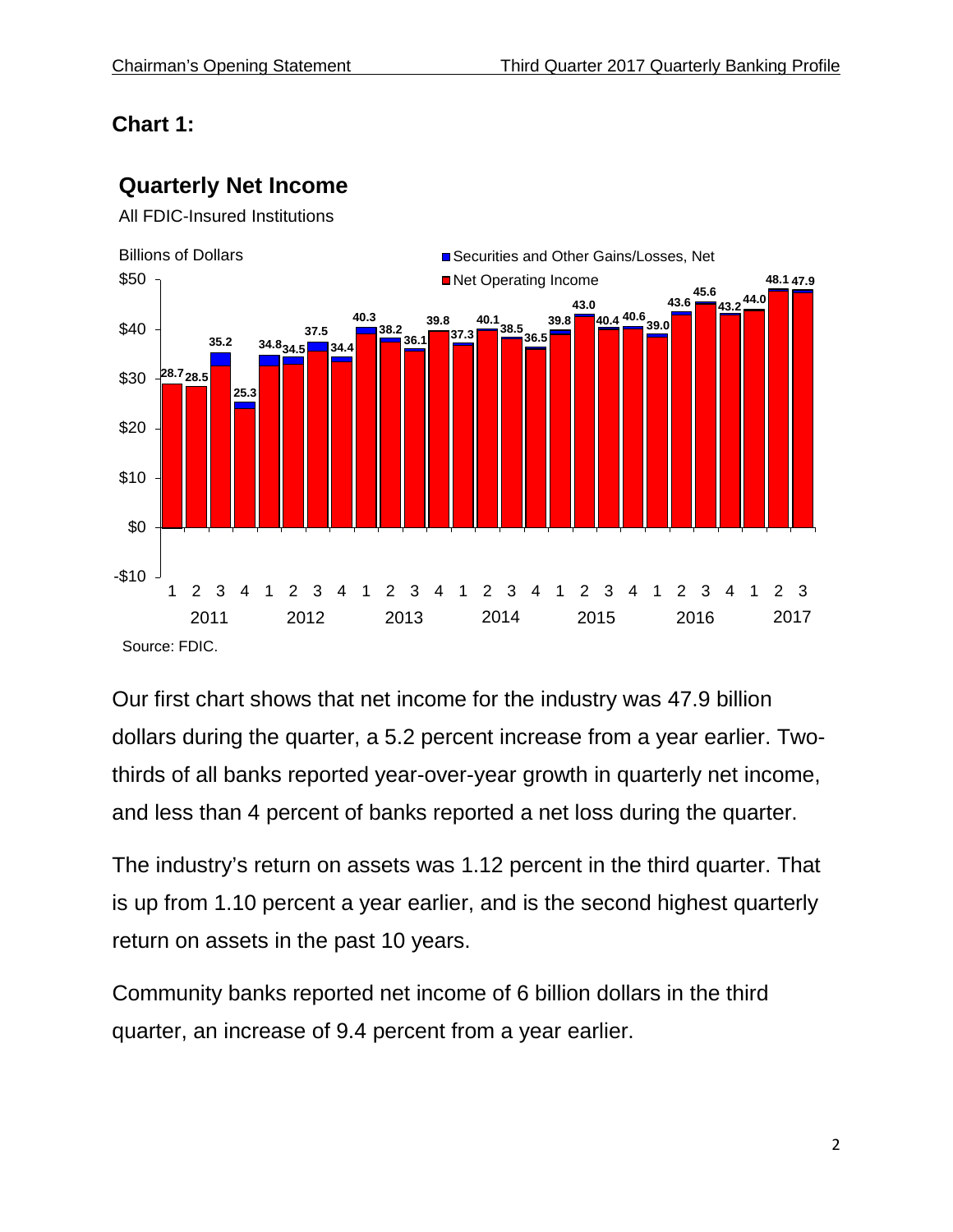# **Chart 2:**



#### **Quarterly Net Operating Revenue**

All FDIC-Insured Institutions

Chart 2 shows that net operating revenue totaled 191.7 billion dollars in the third quarter, an increase of 4.5 percent from a year earlier. The increase in revenue was broad-based across the industry, as more than three quarters of all banks reported higher revenue than a year earlier.

The growth in revenue was driven by higher net interest income, which grew 7.4 percent from the prior year. Noninterest income fell 1 percent from a year earlier due to a decline in income from the sale, securitization, and servicing of residential mortgages, and a decline in trading income.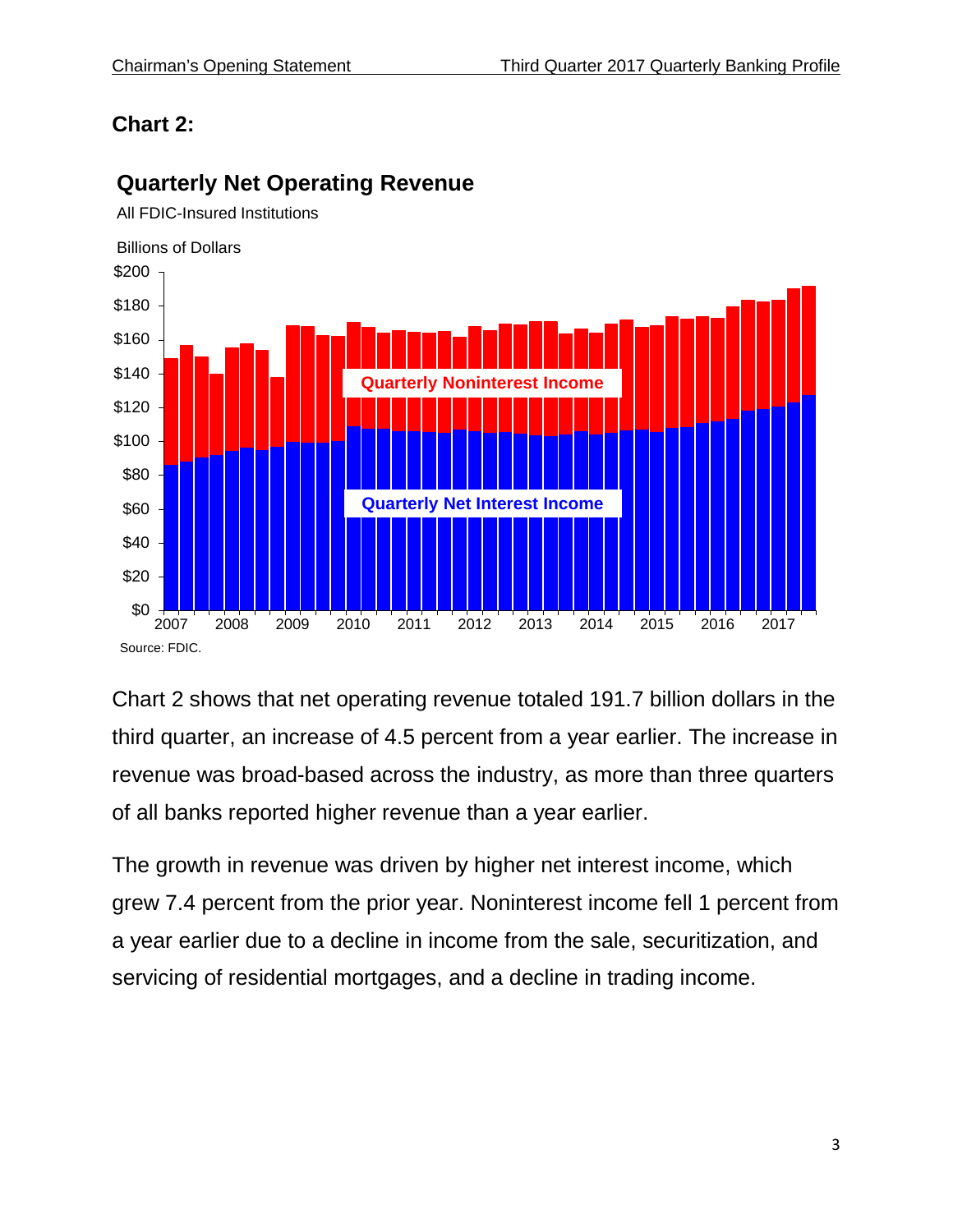## **Chart 3:**

#### **Net Interest Margin**



The growth in net interest income reflects an improvement in net interest margins at most institutions. Chart 3 shows that the average margin for the industry was 3.30 percent in the third quarter, up from 3.18 percent a year earlier.

Community banks continue to report higher net interest margins than the overall industry. However, the gap has narrowed in recent quarters. Large institutions have benefitted more than community banks from rising shortterm interest rates, as large institutions have a greater share of assets that reprice quickly.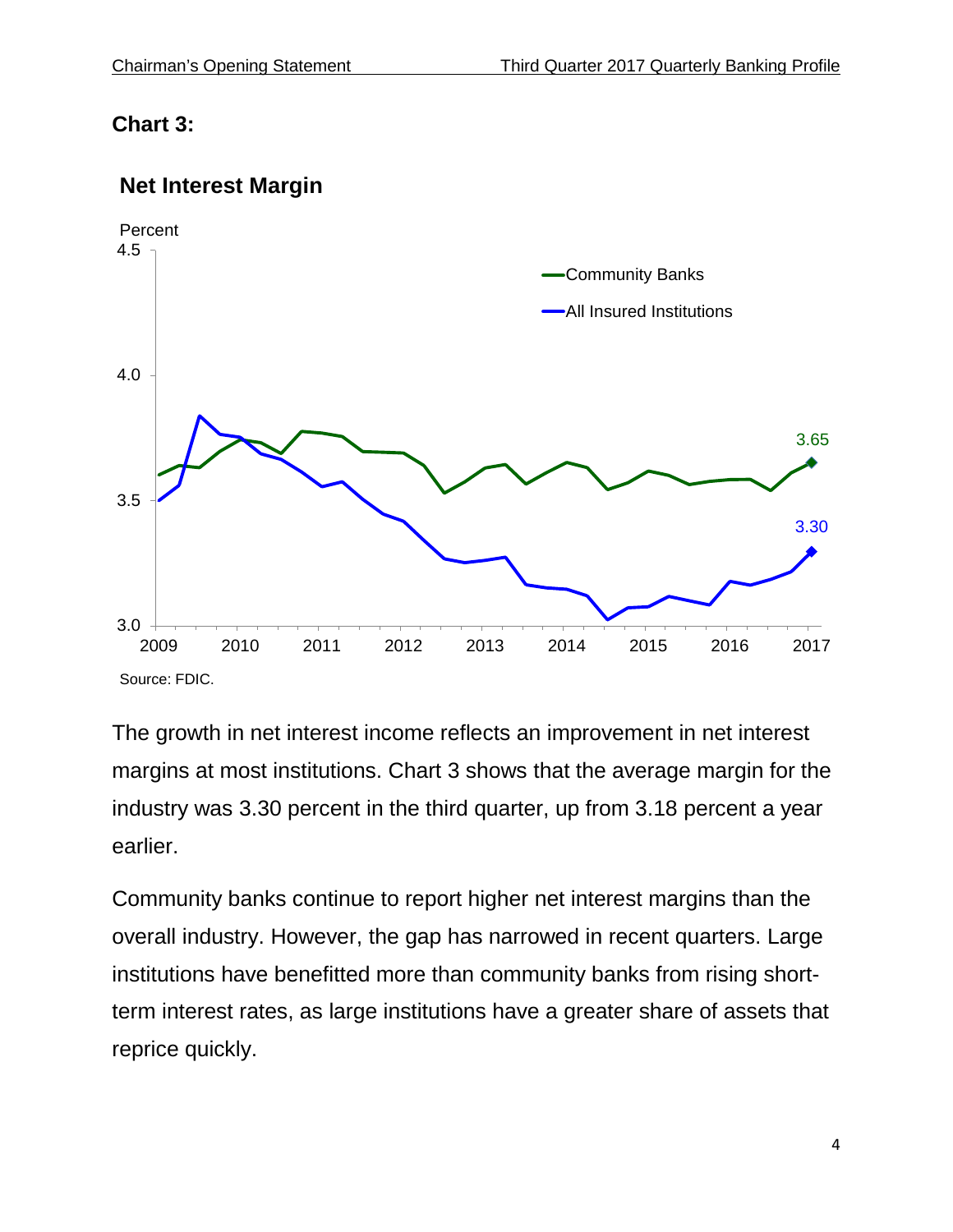# **Chart 4:**

# $\Omega$ 10 20 30 40 50 1998 2000 2002 2004 2006 2008 2010 2012 2014 2016 **> 15 Years 5 - 15 Years 3 - 5 Years 33.3% 35.5%** Source: FDIC. Percent 2017

**Loans and Securities > 3 Years as a Percent of Total Assets**

# **All Insured Call Report Filers**

Chart 4 shows that the share of longer-term assets relative to total industry assets remains elevated, with more than a third of industry assets maturing or repricing in three or more years. Banks have been extending asset maturities to increase yields and maintain margins in a low-rate environment. However, this has left many institutions more vulnerable to interest-rate risk.

Community banks are particularly vulnerable to interest-rate risk – approximately half of their assets mature or reprice in three or more years.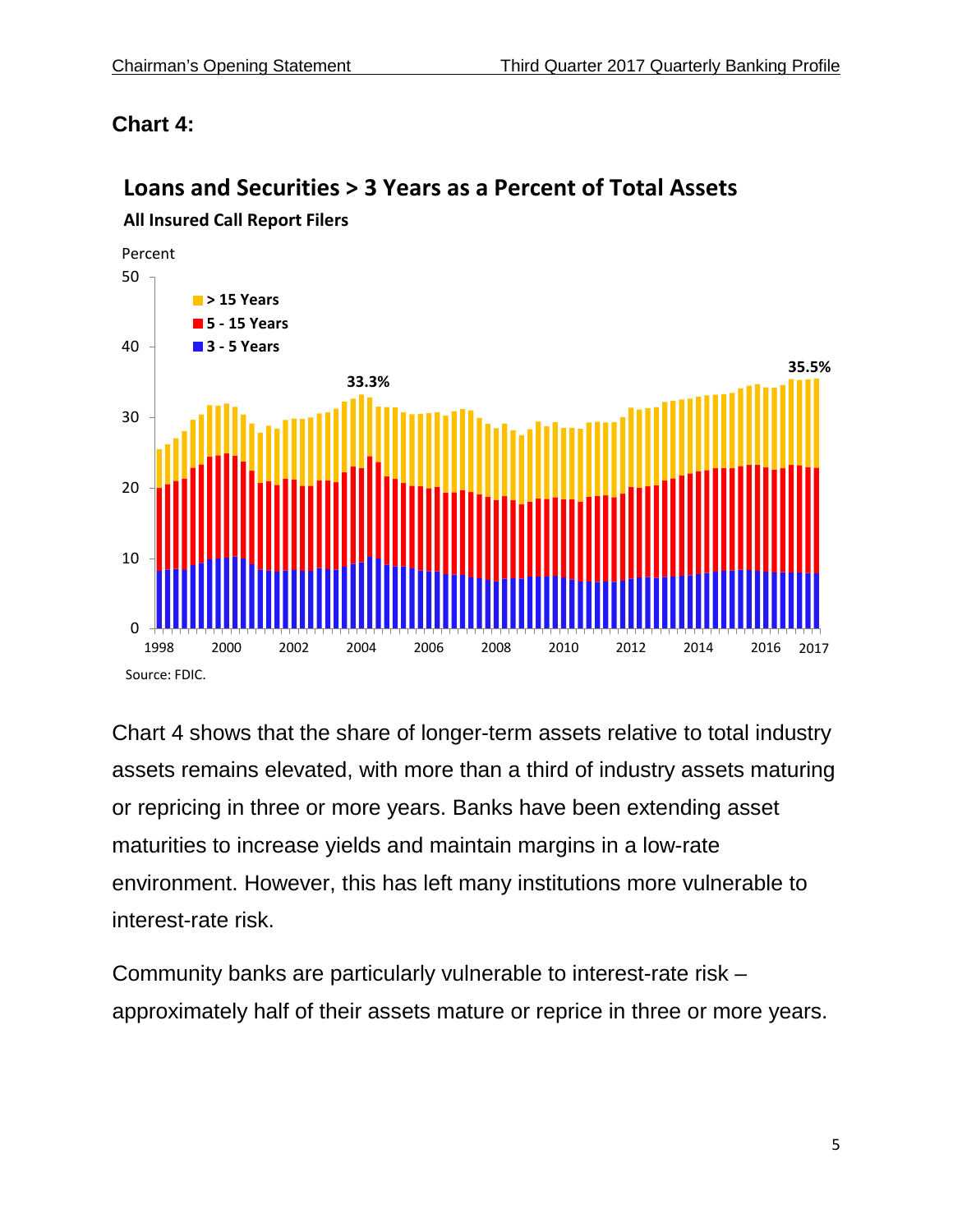# **Chart 5:**

# **Quarterly Change in Loan Balances**

All FDIC-Insured Institutions



Source: FDIC. \*FASB Statements 166 and 167 resulted in the consolidation of large amounts of securitized loan balances back onto banks' balance sheets in the first quarter of 2010. Although the total amount consolidated cannot be precisely quantified, the industry would have reported a decline in loan balances for the quarter absent this change in accounting standards.

Chart 5 shows that loan balances increased 96 billion dollars during the third quarter. All major loan categories registered growth in the quarter. The largest increase was in residential mortgage loans, followed by credit card balances and commercial real estate loans.

Loan balances rose 3.5 percent over the past year, down from a 3.7 percent increase last quarter. While a slowdown in loan growth is not unusual at this stage of the credit cycle, we are monitoring it closely.

Continuing a trend observed throughout much of the post-crisis period, loan growth in the third quarter was stronger at community banks than the rest of the industry. Loan growth at community banks was 7.3 percent over the past year.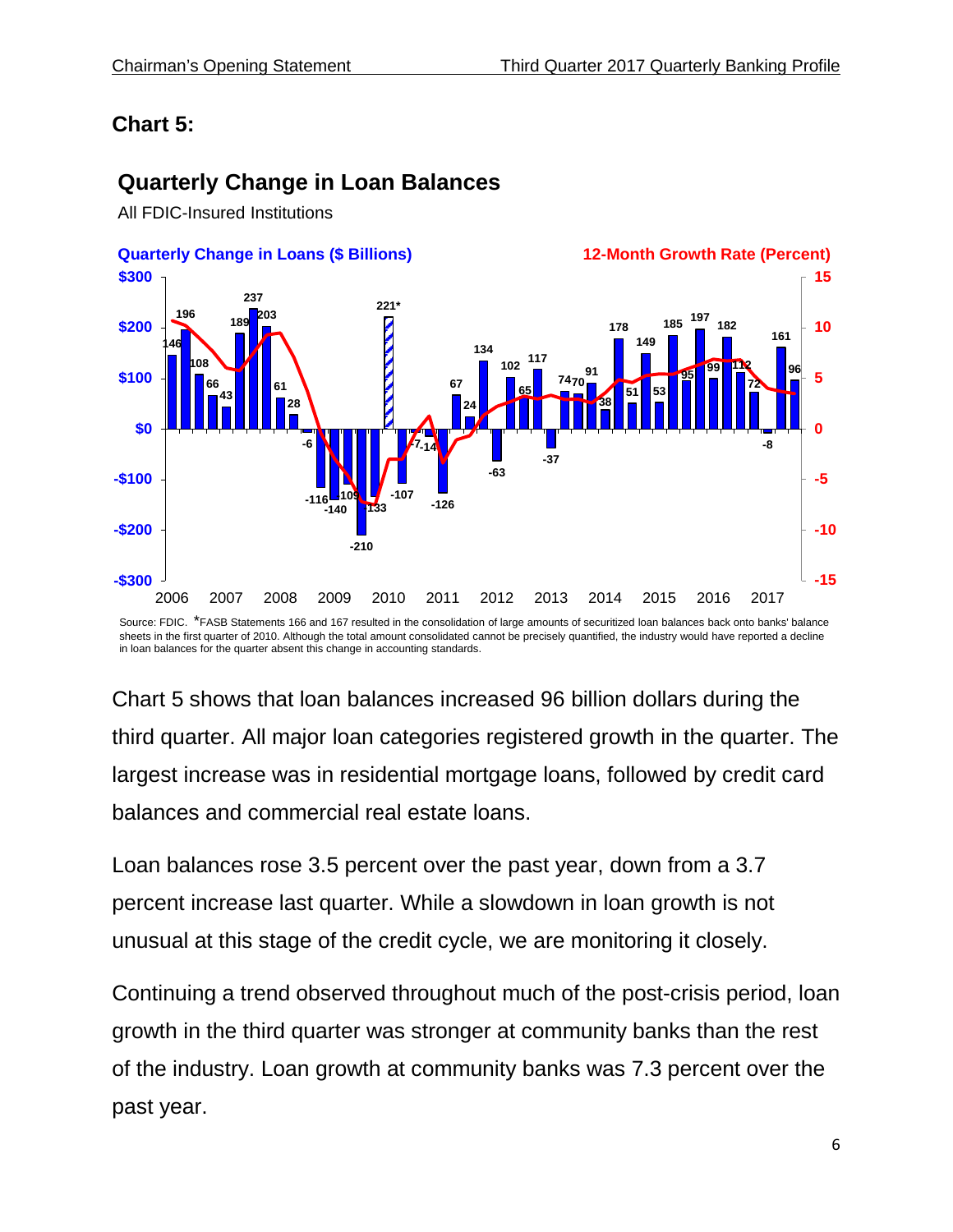# **Chart 6:**

# **Noncurrent Loan Rate and Quarterly Net Charge-Off Rate**

All FDIC-Insured Institutions



Our next chart shows that overall asset quality remains strong. The noncurrent rate continued to fall in the third quarter, and the net charge-off rate remained near the cyclical low. While charge-offs have been declining in most loan categories, they were higher than a year earlier for credit cards and auto loans.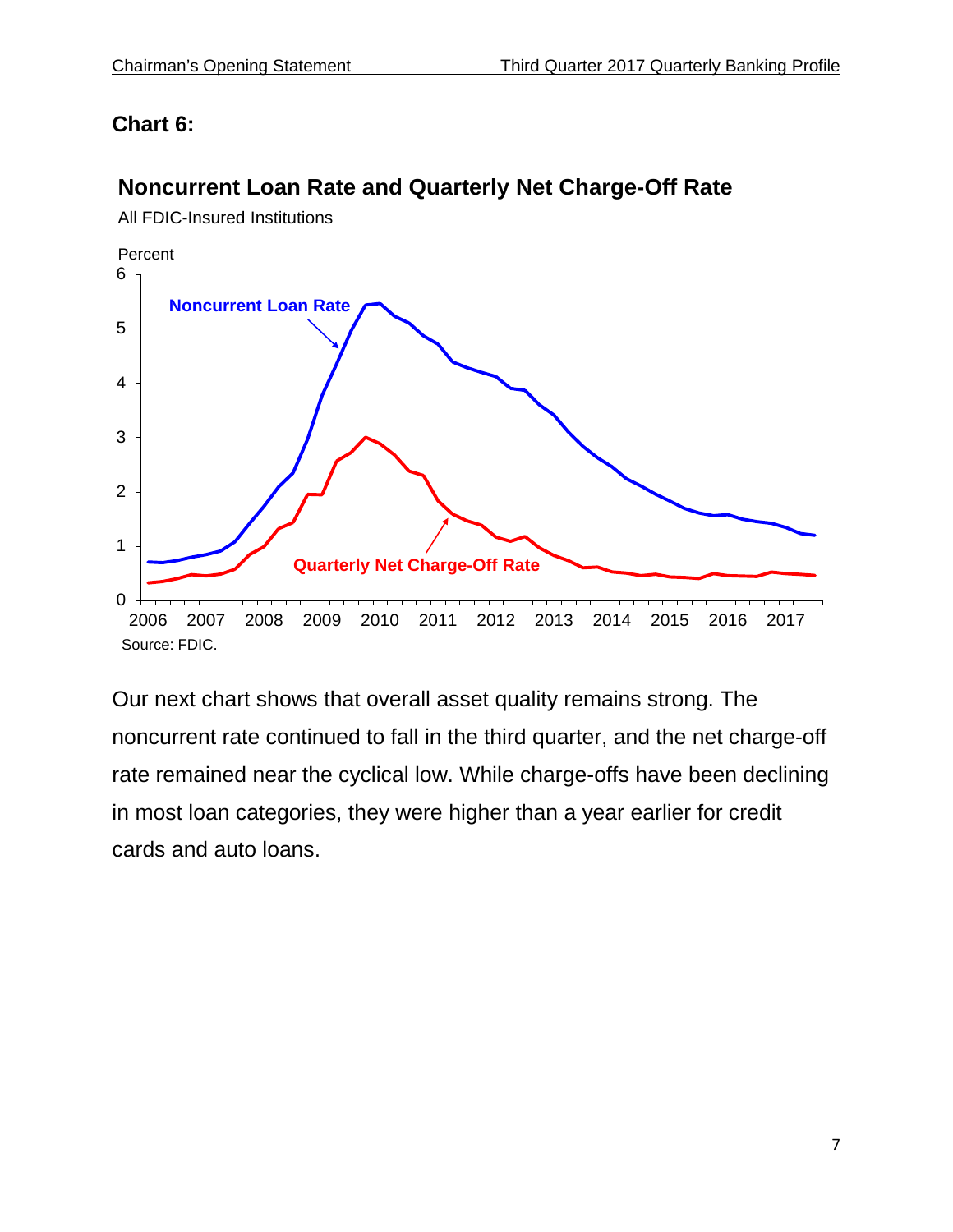# **Chart 7:**



#### **Reserve Coverage Ratio\***

Chart 7 shows that the industry's reserve coverage ratio, which measures loan-loss reserves relative to total noncurrent loan balances, was 108 percent at the end of the third quarter. This is the highest level since the second quarter of 2007. The industry's capacity to absorb credit losses continues to improve as noncurrent loan balances decline and loan-loss reserves remain relatively stable.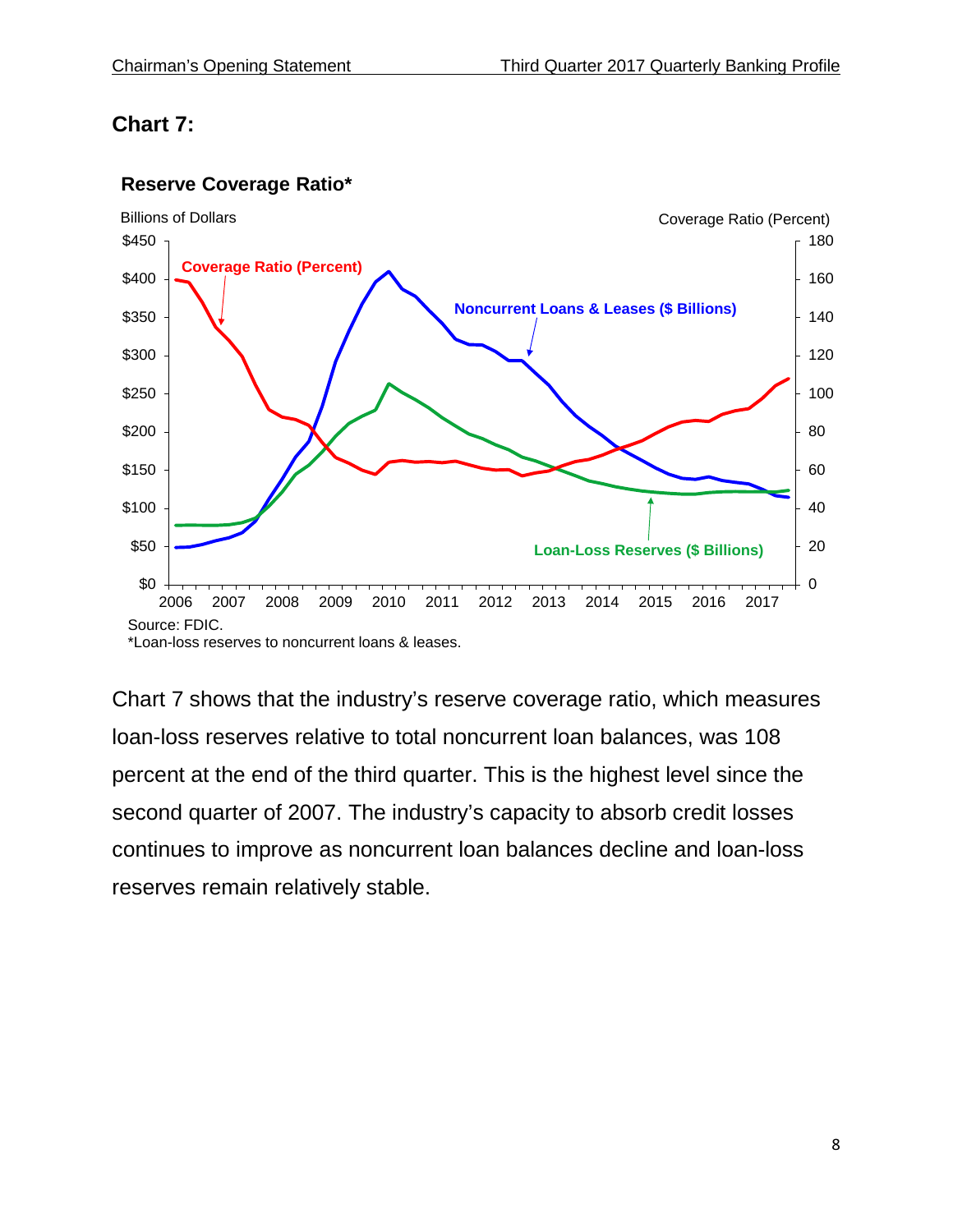## **Chart 8:**



#### **Number and Assets of Banks on the "Problem Bank List"**

Chart 8 shows that the number of banks on the FDIC's "Problem Bank List" declined from 105 to 104 during the quarter. This is the smallest number of problem banks since the first quarter of 2008. No insured institutions failed during the third quarter.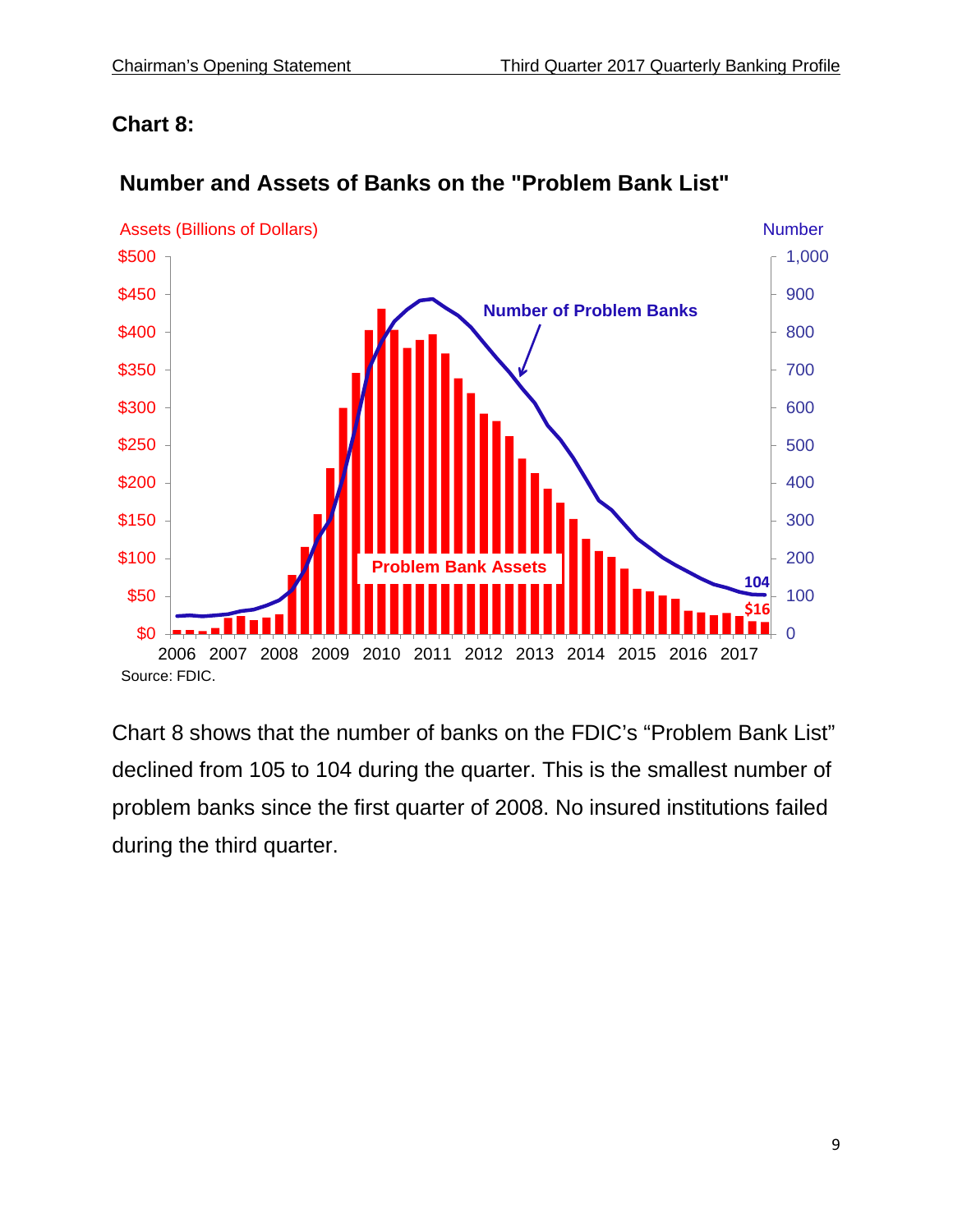#### **Chart 9:**



**DIF Reserve Ratio, 2005 Q1 – 2017 Q3**

The Deposit Insurance Fund balance was 90.5 billion dollars on September 30, up 2.9 billion dollars from June 30. Assessment income and a reduction in estimated losses from past failures drove the quarterly increase. Estimated insured deposits totaled 7.1 trillion dollars at the end of September, increasing 0.7 percent in the third quarter and 4.0 percent over four quarters.

Chart 9 shows that the reserve ratio—the amount in the Deposit Insurance Fund relative to insured deposits—was 1.28 percent on September 30, up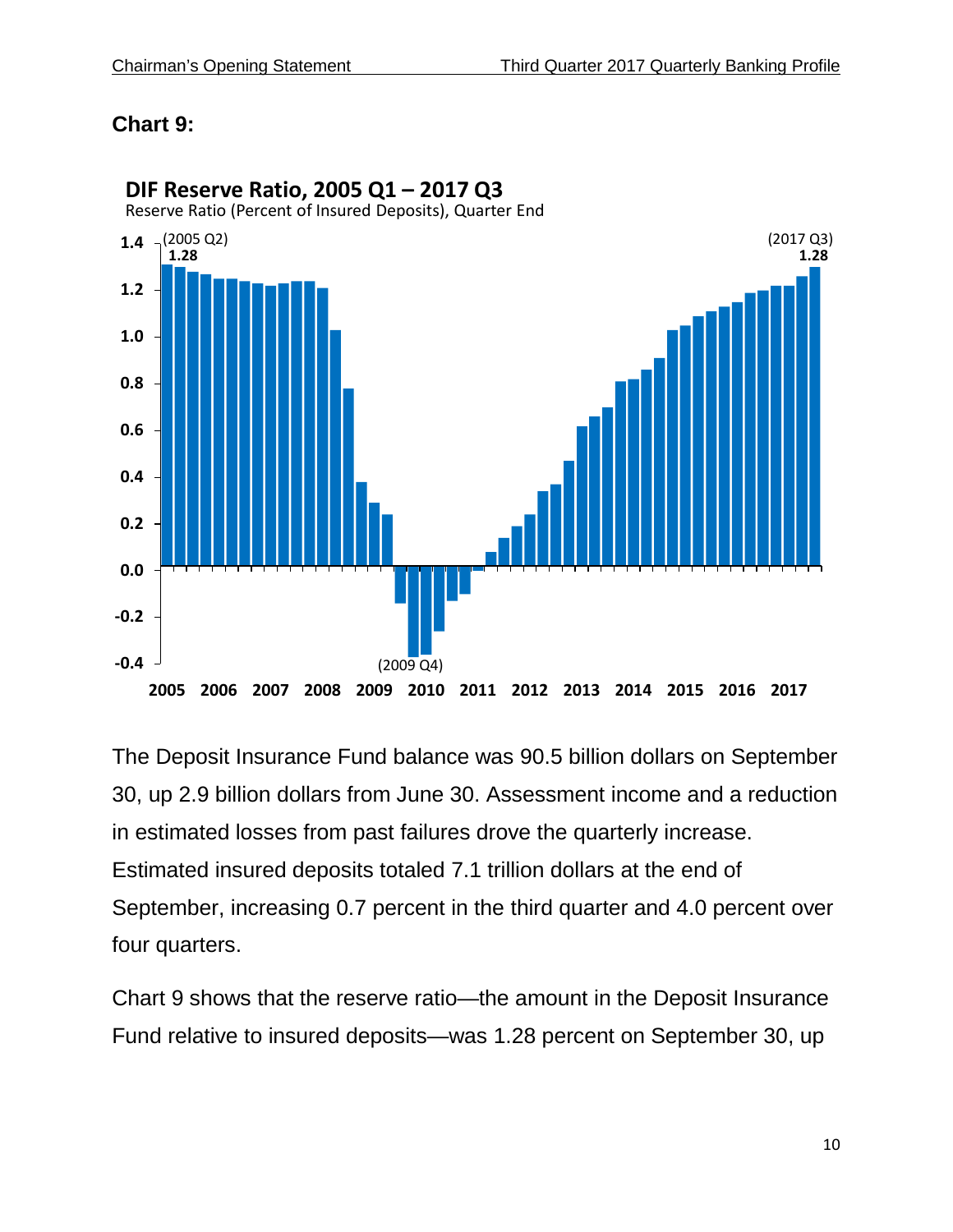from 1.24 percent at the end of last quarter. This is the highest reserve ratio since the second quarter of 2005.

As required by law, the Deposit Insurance Fund must achieve a minimum reserve ratio of 1.35 percent by September 30, 2020.

We remain on track to meet this mandate.

In summary, third quarter results for the banking industry were largely positive. Revenue and net income were higher at most banks, net interest margin improvement was widespread, and the number of unprofitable banks and "problem banks" continued to fall. Community banks also reported another solid quarter of revenue, net income, and loan growth.

While the quarterly results were largely favorable, the industry continued to see a gradual slowdown in the annual rate of loan growth. This reflects an economic expansion that is in its  $9<sup>th</sup>$  year. It appears to be more a function of the demand for credit rather than the supply.

In addition, the operating environment for banks remains challenging. An extended period of low interest rates and an increasingly competitive lending environment have led some institutions to reach for yield. This has led to heightened exposure to interest-rate risk, liquidity risk, and credit risk. These risks must be managed prudently for the industry to continue to grow on a long-run, sustainable path.

Before I conclude my remarks today, I would like to say a word about the recent hurricanes that have devastated parts of mainland United States, Puerto Rico, and the Virgin Islands. The FDIC and other banking regulators